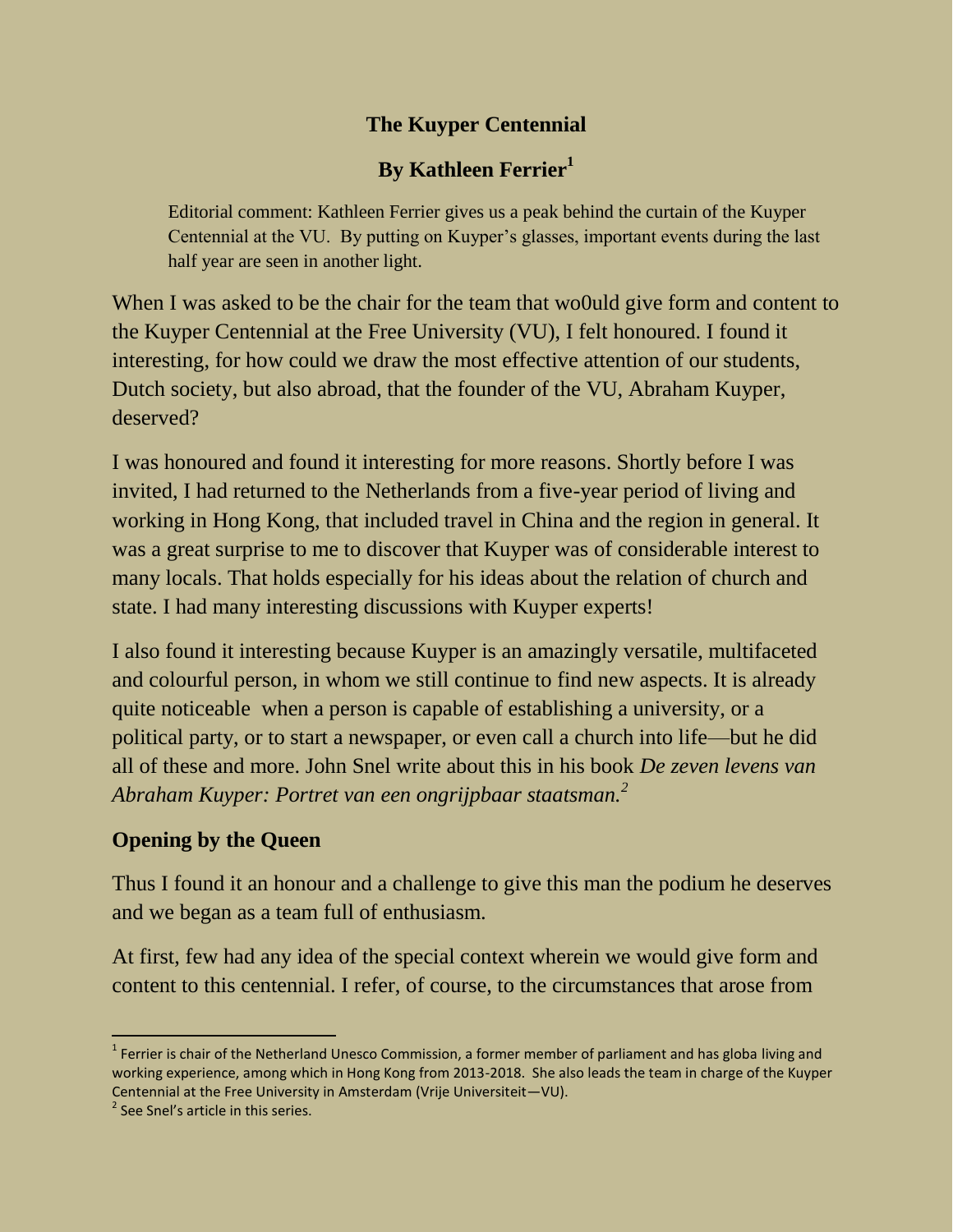Covid-19. Everyone, students or lecturers, was forced to sit at home. At the beginning of the academic year we had in view lecture halls full of students who would be addressed among others by the Queen herself. It was indeed a nice event, an unforgettable hybrid gathering, but different from what we had envisioned. Like everyone else, we were all constantly busy adjusting to the reality dictated by covid and at the same time to create the desired impact of what we *did* envision: international conferences, many local gatherings throughout the country, etc. It was a case of adjustment and flexibility; row with the available oars at hand.

But is was not only covid circumstances that changed the centennial from what we had foreseen. It was also the rise of the Black-Lives-Matter movement, that broad global social movement, as well as the rise of conspiracy theories like QAnon et cetera. I would even dare claim that these events offered an interesting framework in the which to view the person of Kuyper through a new and actual pair of glasses.

### **No Ideal Person**

Of course, Kuyper was a controversial figure. That does not hold of most people. The fact that I was honoured by being invited to be the chair of this team did not imply that we were out to present an almost "ideal man." To the contrary; we wanted to create a realistic image, including all the negative aspects that would belong to him. Such critique comes along with interesting aspects.

I have to think about that in the context of Black Lives Matter. Statues of national heroes like Jan Pieterzoon Coen and Michiel de Ruyter were defaced and threatened to be destroyed. There arose a sharp discussion about whether the statues of such people, who are associated by many with exploitation and pain, should not disappear from public spaces.

I personally am not proponent of such an approach. I approve that the pain these people have caused and the great injustice that took place with their participation be named, talked about and examine them clearly, but definitely not to hide it. We need to determine what happened and how it affects us even today. We need to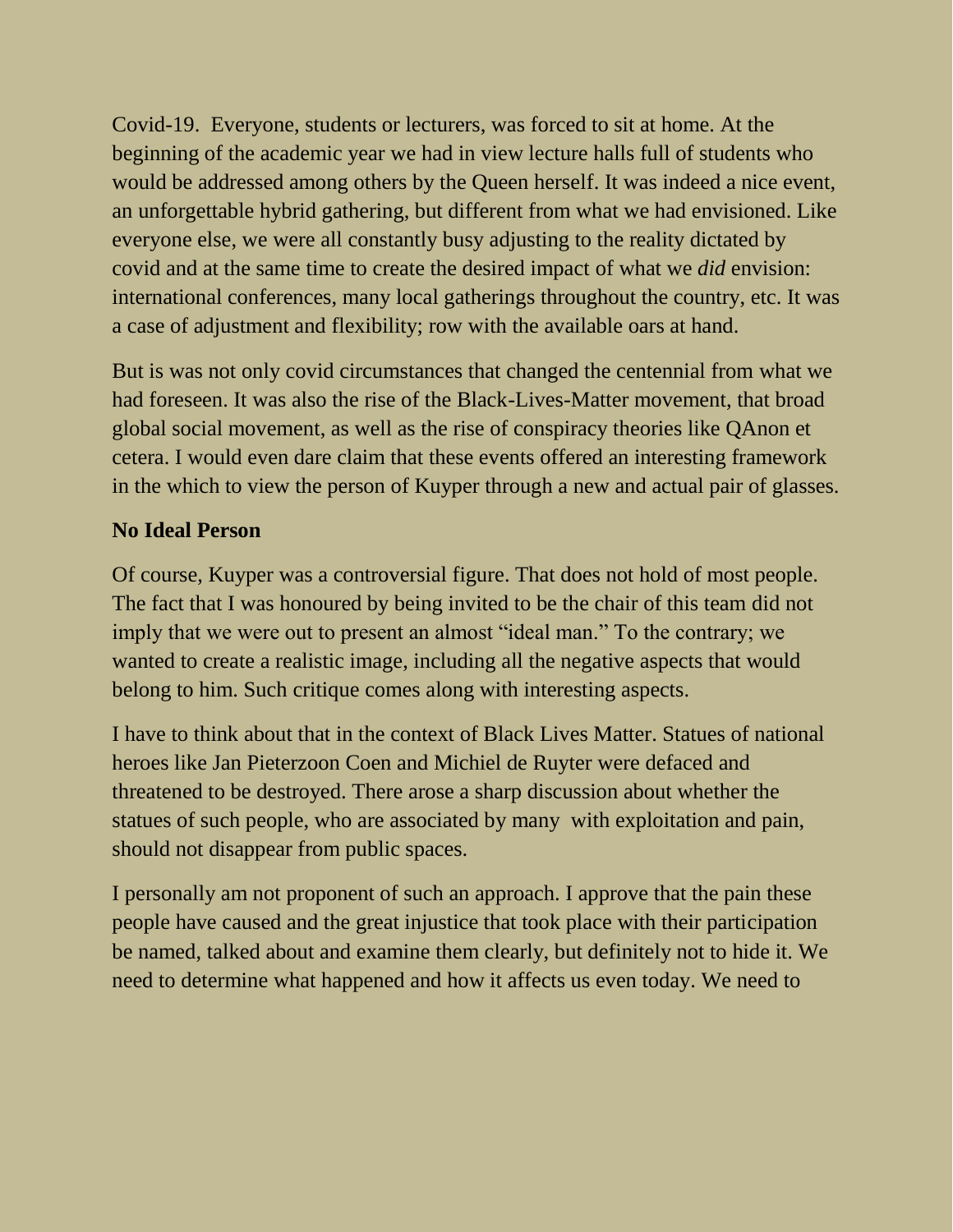stand still to consider what this requires of us. Now! And then to counter them with other heroes.<sup>3</sup>

## **Rejectable**

Something like that holds for Kuyper as well. He also had opinions that, with today's knowledge and context, we would strongly reject. Those also need to be named. For example, he strongly opposed female suffrage and at the beginning of the nineteenth century he forced laws with which he wanted to end the railway strike in 1903, completely bypassing the arguments of workers, that were the reason for the strikes to begin with. He also freely expressed his racist feelings. He wrote that African culture was more of a pool of mud than a part of the bustling dynamics that pushed history forward; this continent had a "lower form of life. However, those opinions may not be the reason to refuse to give Kuyper a visible public place that he deserves as the founder of the VU. What is to be rejected is to be named and debated with students and the society as a whole. Pronouncements from those earlier days much be understood historically as well as in our current reality.

### **Refreshing**

Kuyper actually has much to say today. This democrat<sup>4</sup> in heart and soul was refreshing in the open and uninhibited manner in which he promoted his standpoints. I find this one of the most interesting aspects of this man. He did not allow himself to be led by all sort of statistics that did not exist at the time, but if they had, he would have ignored them. He did not follow the popular opinion of the electorate but presented a vision to which he bound the electorate. We can learn some important lessons from that, even current politicians. He would consistently carry out a standpoint that was based on his own principles and ideals, among which sphere sovereignty was a leading principle. When as world citizens we are confronted with our current events, I observe that that principle of sphere sovereignty receives a new dynamic as antidote to populism.

 $^3$  A proposal from the translator: How about having statues memorializing both positive and negative aspects of a given hero's life, standing next to or opposite each other? That would reflect reality objectively.

<sup>4</sup> We must be remember that he was a *Dutch* democrat and should not associate him with the looseness of democrats in North America. North American democrats are at heart liberals of various stripes, something that cannot be said of Kuyper.